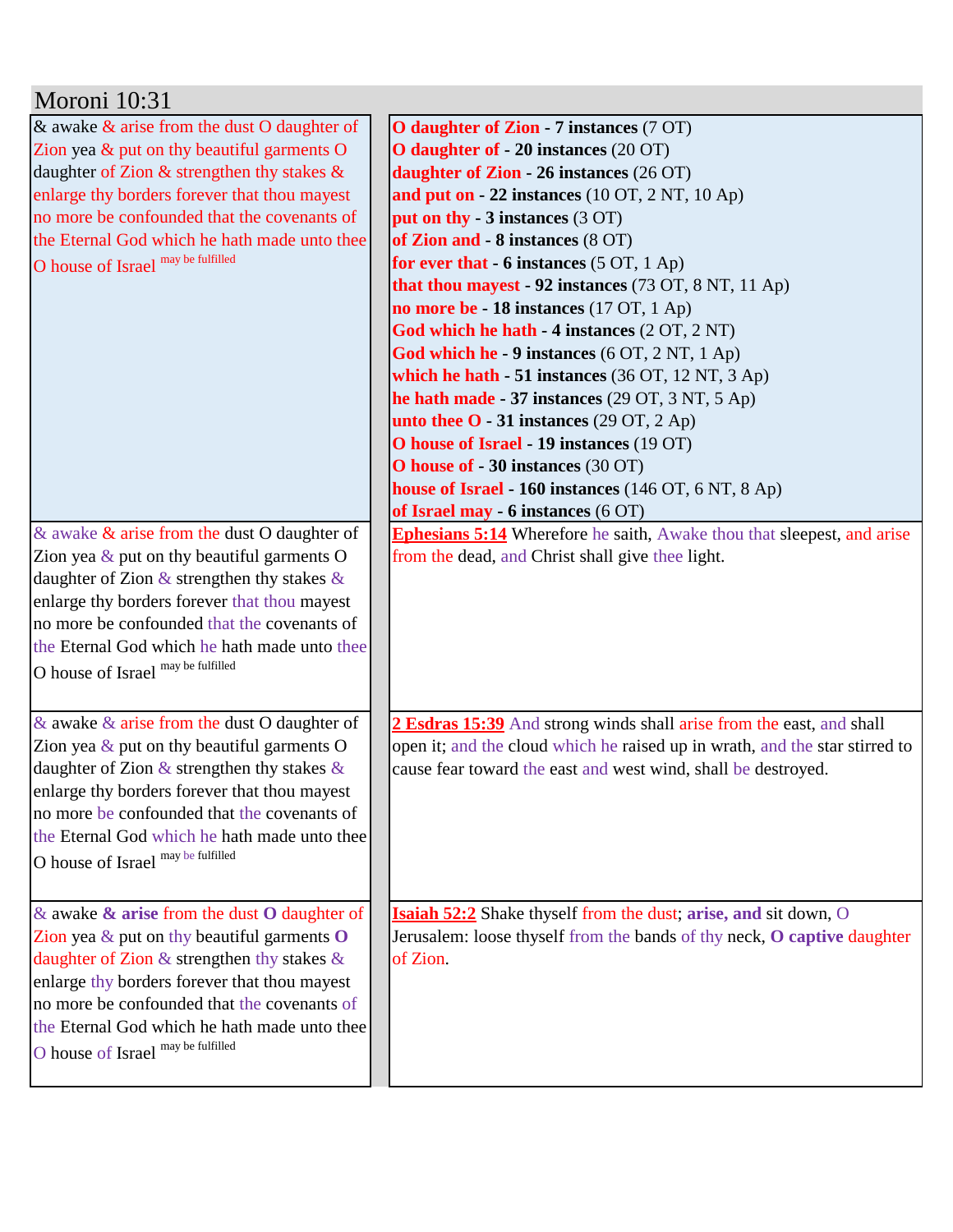| & awake $\&$ arise from the dust O daughter of<br>Zion yea $\&$ put on thy beautiful garments O<br>daughter of Zion & strengthen thy stakes $\&$<br>enlarge thy borders forever that thou mayest<br>no more be confounded that the covenants of<br>the Eternal God which he hath made unto thee<br>O house of Israel may be fulfilled    | <b>Isaiah 47:1</b> Come down, and sit in the dust, O virgin daughter of<br>Babylon, sit on the ground: there is no throne, O daughter of the<br>Chaldeans: for thou shalt no more be called tender and delicate.    |
|------------------------------------------------------------------------------------------------------------------------------------------------------------------------------------------------------------------------------------------------------------------------------------------------------------------------------------------|---------------------------------------------------------------------------------------------------------------------------------------------------------------------------------------------------------------------|
| & awake $\&$ arise from the dust O daughter of<br>Zion yea $\&$ put on thy beautiful garments O<br>daughter of Zion $\&$ strengthen thy stakes $\&$<br>enlarge thy borders forever that thou mayest<br>no more be confounded that the covenants of<br>the Eternal God which he hath made unto thee<br>O house of Israel may be fulfilled | <b>Ezekiel 24:17</b> Forbear to cry, make no mourning for the dead, bind the<br>tire of thine head upon thee, and put on thy shoes upon thy feet, and<br>cover not thy lips, and eat not the bread of men.          |
| & awake & arise from the dust O daughter of<br>Zion yea $&$ put on thy beautiful garments O<br>daughter of Zion & strengthen thy stakes &<br>enlarge thy borders forever that thou mayest<br>no more be confounded that the covenants of<br>the Eternal God which he hath made unto thee<br>O house of Israel may be fulfilled           | <b>Isaiah 52:1</b> Awake, awake; put on thy strength, O Zion; put on thy<br>beautiful garments, O Jerusalem, the holy city: for henceforth there shall<br>no more come into thee the uncircumcised and the unclean. |
| & awake $\&$ arise from the dust O daughter of<br>Zion yea $\&$ put on thy beautiful garments O<br>daughter of Zion $\&$ strengthen thy stakes $\&$<br>enlarge thy borders forever that thou mayest<br>no more be confounded that the covenants of<br>the Eternal God which he hath made unto thee<br>O house of Israel may be fulfilled | <b>Isaiah 54:2</b> Enlarge the place of thy tent, and let them stretch forth the<br>curtains of thine habitations: spare not, lengthen thy cords, and<br>strengthen thy stakes;                                     |
| & awake $\&$ arise from the dust O daughter of<br>Zion yea & put on thy beautiful garments O<br>daughter of Zion & strengthen thy stakes $\&$<br>enlarge thy borders forever that thou mayest<br>no more be confounded that the covenants of<br>the Eternal God which he hath made unto thee<br>O house of Israel may be fulfilled       | <b>Exodus 34:24</b> For I will cast out the nations before thee, and enlarge thy<br>borders: neither shall any man desire thy land, when thou shalt go up to<br>appear before the LORD thy God thrice in the year.  |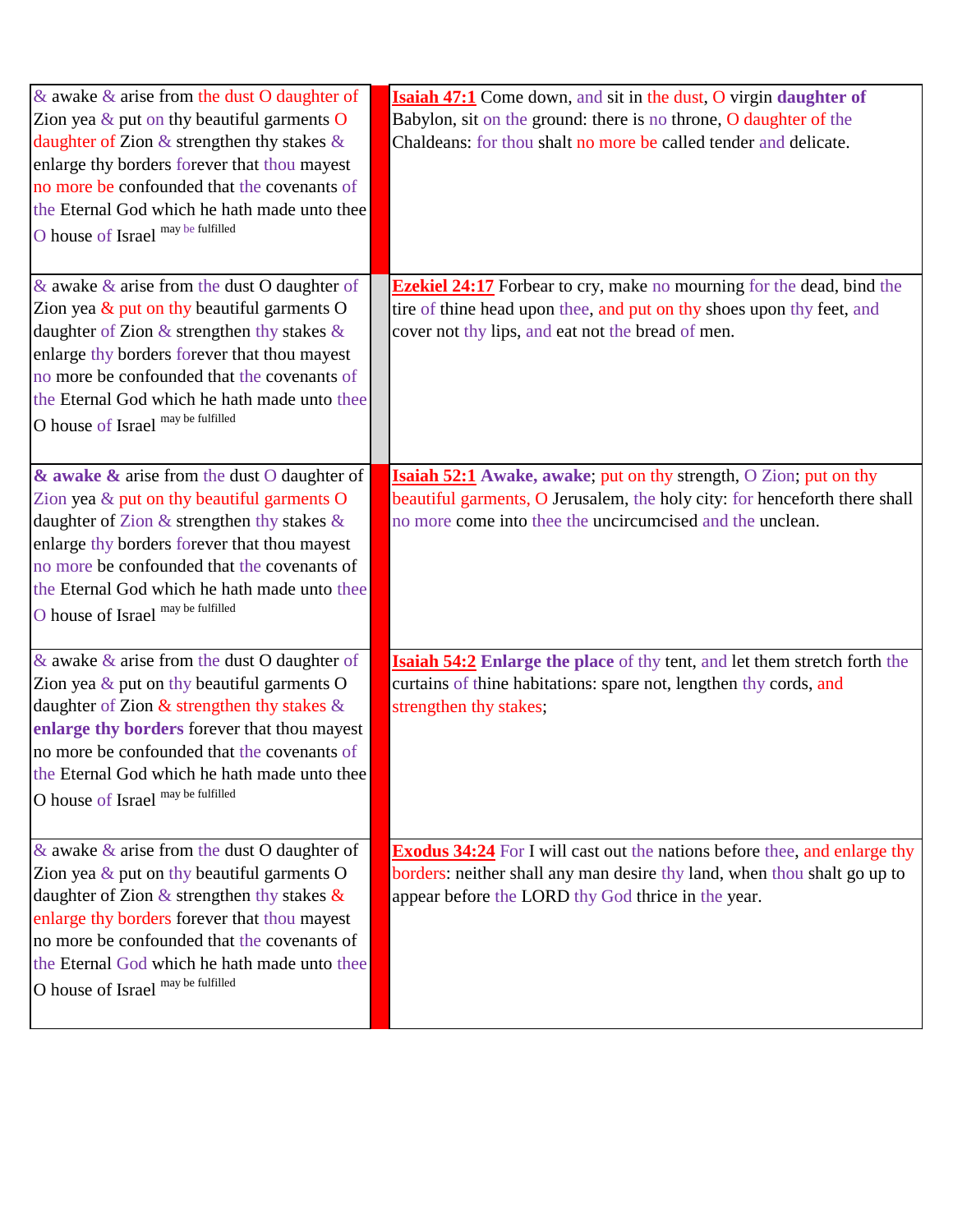| & awake $\&$ arise from the dust O daughter of<br>Zion yea $\&$ put on thy beautiful garments O<br>daughter of Zion $\&$ strengthen thy stakes $\&$<br>enlarge thy borders forever that thou mayest<br>no more be confounded that the covenants of<br>the Eternal God which he hath made unto thee<br>O house of Israel may be fulfilled        | <b>Deuteronomy 12:20</b> When the LORD thy God shall enlarge thy<br>border, as he hath promised thee, and thou shalt say, I will eat flesh,<br>because thy soul longeth to eat flesh; thou mayest eat flesh, whatsoever<br>thy soul lusteth after.                                           |
|-------------------------------------------------------------------------------------------------------------------------------------------------------------------------------------------------------------------------------------------------------------------------------------------------------------------------------------------------|----------------------------------------------------------------------------------------------------------------------------------------------------------------------------------------------------------------------------------------------------------------------------------------------|
| & awake $\&$ arise from the dust O daughter of<br>Zion yea $\&$ put on thy beautiful garments O<br>daughter of Zion $\&$ strengthen thy stakes $\&$<br>enlarge thy borders forever that thou mayest<br>no more be confounded that the covenants of<br>the Eternal God which he hath made unto thee<br>O house of Israel may be fulfilled        | <b>Ezra 9:12</b> Now therefore give not your daughters unto their sons, neither<br>take their daughters unto your sons, nor seek their peace or their wealth<br>for ever: that ye may be strong, and eat the good of the land, and leave<br>it for an inheritance to your children for ever. |
| & awake $\&$ arise from the dust O daughter of<br>Zion yea $\&$ put on thy beautiful garments O<br>daughter of Zion $\&$ strengthen thy stakes $\&$<br>enlarge thy borders forever that thou <b>mayest</b><br>no more be confounded that the covenants of<br>the Eternal God which he hath made unto thee<br>O house of Israel may be fulfilled | <b>Psalm 10:18</b> To judge the fatherless and the oppressed, that the man of<br>the earth <b>may no more</b> oppress.                                                                                                                                                                       |
| & awake $\&$ arise from the dust O daughter of<br>Zion yea $\&$ put on thy beautiful garments O<br>daughter of Zion $&$ strengthen thy stakes $&$<br>enlarge thy borders forever that thou mayest<br>no more be confounded that the covenants of<br>the Eternal God which he hath made unto thee<br>O house of Israel may be fulfilled          | <b>Jeremiah 17:18</b> Let them be confounded that persecute me, but let not<br>me be confounded: let them be dismayed, but let not me be dismayed:<br>bring upon them the day of evil, and destroy them with double<br>destruction.                                                          |
| & awake $\&$ arise from the dust O daughter of<br>Zion yea $\&$ put on thy beautiful garments O<br>daughter of Zion $\&$ strengthen thy stakes $\&$<br>enlarge thy borders forever that thou mayest<br>no more be confounded that the covenants of<br>the Eternal God which he hath made unto thee<br>O house of Israel may be fulfilled        | <b>Azariah 1:17</b> Like as in the burnt offerings of rams and bullocks, and<br>like as in ten thousands of fat lambs: so let our sacrifice be in thy sight<br>this day, and grant that we may wholly go after thee: for they shall not<br>be confounded that put their trust in thee.       |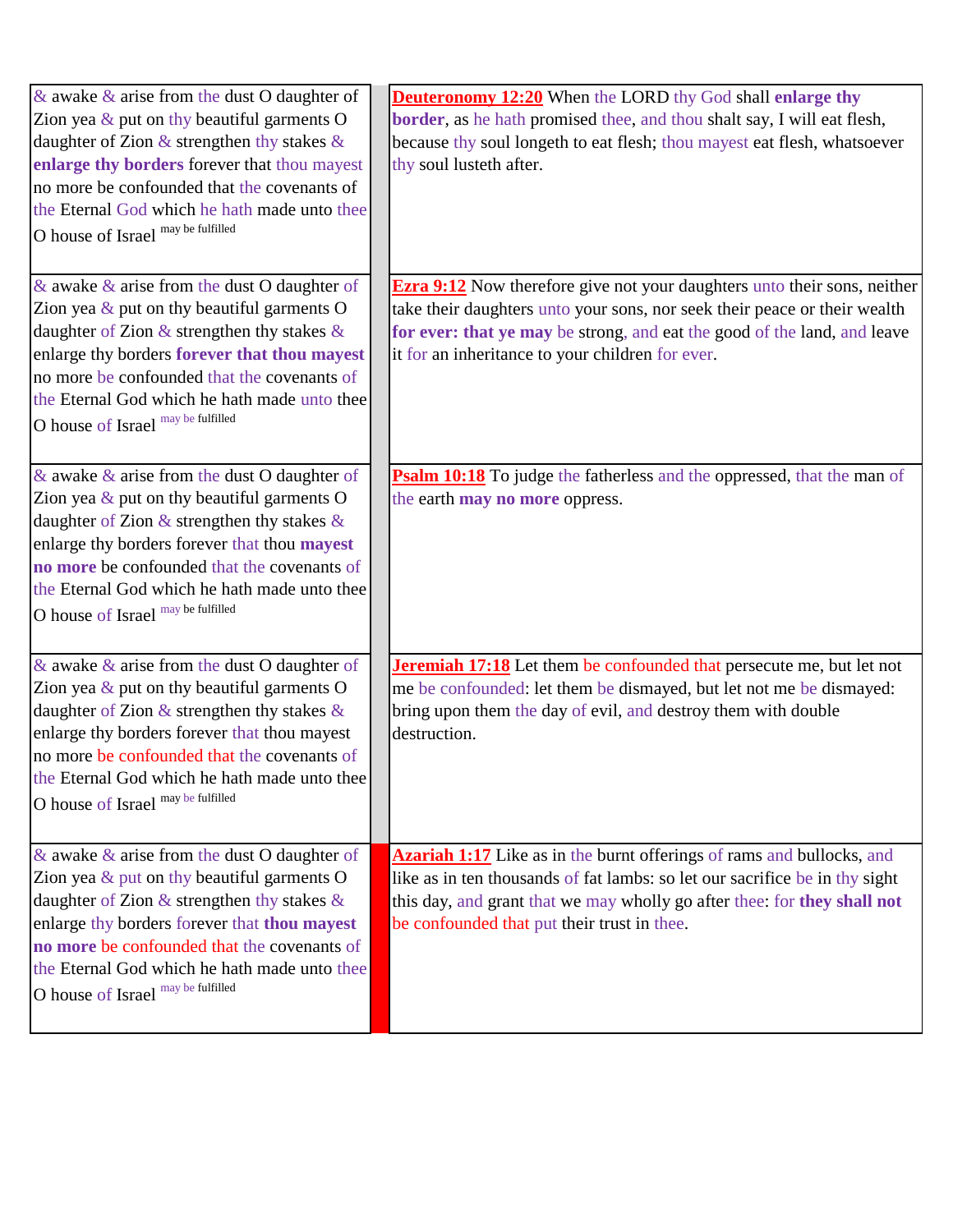| $\&$ awake $\&$ arise from the dust O daughter of | <b>Ecclesiasticus 14:12</b> Remember that death will not be long in coming,  |
|---------------------------------------------------|------------------------------------------------------------------------------|
| Zion yea $\&$ put on thy beautiful garments O     | and that the covenant of the grave is not shewed unto thee.                  |
| daughter of Zion $&$ strengthen thy stakes $&$    |                                                                              |
| enlarge thy borders forever that thou mayest      |                                                                              |
| no more be confounded that the covenants of       |                                                                              |
| the Eternal God which he hath made unto           |                                                                              |
| thee O house of Israel may be fulfilled           |                                                                              |
|                                                   |                                                                              |
| & awake $\&$ arise from the dust O daughter of    | Galatians 3:17 And this I say, that the covenant, that was confirmed         |
| Zion yea $\&$ put on thy beautiful garments O     | before of God in Christ, the law, which was four hundred and thirty years    |
| daughter of Zion $\&$ strengthen thy stakes $\&$  | after, cannot disannul, that it should make the promise of none effect.      |
| enlarge thy borders forever that thou mayest      |                                                                              |
| no more be confounded that the covenants of       |                                                                              |
| the Eternal God which he hath made unto thee      |                                                                              |
| O house of Israel may be fulfilled                |                                                                              |
|                                                   |                                                                              |
| & awake $\&$ arise from the dust O daughter of    | <b>Ephesians 2:12</b> That at that time ye were without Christ, being aliens |
| Zion yea $\&$ put on thy beautiful garments O     | from the commonwealth of Israel, and strangers from the covenants of         |
| daughter of Zion $\&$ strengthen thy stakes $\&$  | promise, having no hope, and without God in the world:                       |
| enlarge thy borders forever that thou mayest      |                                                                              |
| no more be confounded that the covenants of       |                                                                              |
| the Eternal God which he hath made unto thee      |                                                                              |
| O house of Israel may be fulfilled                |                                                                              |
|                                                   |                                                                              |
| & awake $\&$ arise from the dust O daughter of    | <b>Deuteronomy 33:27</b> The eternal God is thy refuge, and underneath are   |
| Zion yea $\&$ put on thy beautiful garments O     | the everlasting arms: and he shall thrust out the enemy from before thee;    |
| daughter of Zion $\&$ strengthen thy stakes $\&$  | and shall say, Destroy them.                                                 |
| enlarge thy borders forever that thou mayest      |                                                                              |
| no more be confounded that the covenants of       |                                                                              |
| the Eternal God which he hath made unto thee      |                                                                              |
| O house of Israel may be fulfilled                |                                                                              |
|                                                   |                                                                              |
| & awake $\&$ arise from the dust O daughter of    | Ecclesiasticus $36:17$ O Lord, hear the prayer of thy servants, according    |
| Zion yea $&$ put on thy beautiful garments $O$    | to the blessing of Aaron over thy people, that all they which dwell upon     |
| daughter of Zion & strengthen thy stakes &        | the earth may know that thou art the Lord, the eternal God.                  |
| enlarge thy borders forever that thou mayest      |                                                                              |
| no more be confounded that the covenants of       |                                                                              |
| the Eternal God which he hath made unto thee      |                                                                              |
| O house of Israel may be fulfilled                |                                                                              |
|                                                   |                                                                              |
|                                                   |                                                                              |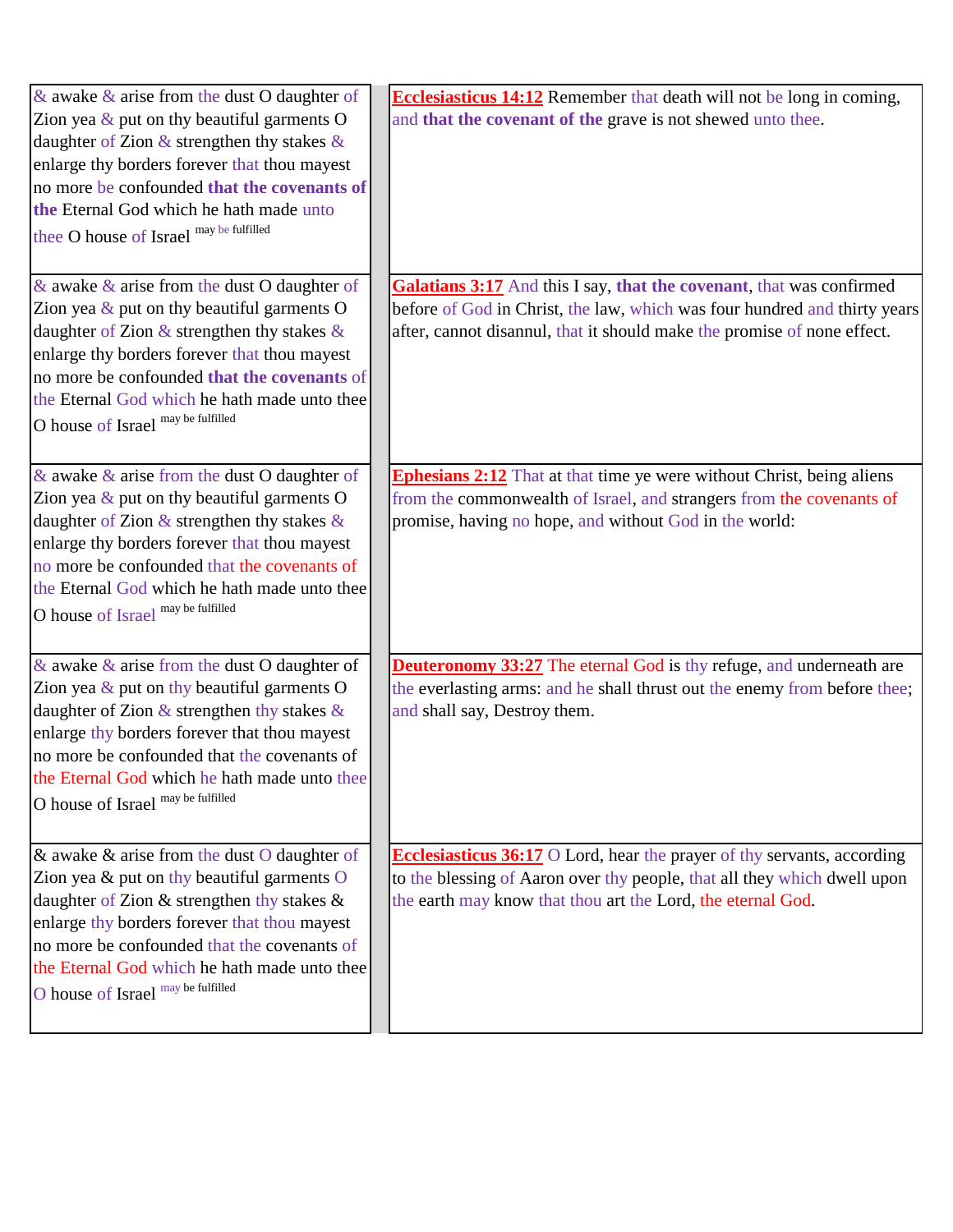| & awake $\&$ arise from the dust O daughter of<br>Zion yea $\&$ put on thy beautiful garments O<br>daughter of Zion $\&$ strengthen thy stakes $\&$<br>enlarge thy borders forever that thou mayest<br>no more be confounded that the covenants of<br>the Eternal God which he hath made unto thee<br>O house of Israel may be fulfilled         | <b>Deuteronomy 26:19</b> And to make thee high above all nations which he<br>hath made, in praise, and in name, and in honour; and that thou mayest<br>be an holy people unto the LORD thy God, as he hath spoken. |
|--------------------------------------------------------------------------------------------------------------------------------------------------------------------------------------------------------------------------------------------------------------------------------------------------------------------------------------------------|--------------------------------------------------------------------------------------------------------------------------------------------------------------------------------------------------------------------|
| & awake & arise from the dust O daughter of<br>Zion yea $&$ put on thy beautiful garments O<br>daughter of Zion & strengthen thy stakes &<br>enlarge thy borders forever that thou mayest<br>no more be confounded that the covenants of<br>the Eternal God which he hath made unto thee<br>O house of Israel may be fulfilled                   | Ecclesiastes 7:13 Consider the work of God: for who can make that<br>straight, which he hath made crooked?                                                                                                         |
| And awake, and arise from the dust, O<br>Jerusalem; yea, and put on thy beautiful<br>garments, O daughter of Zion; and strengthen<br>thy stakes and enlarge thy borders forever,<br>that thou mayest no more be confounded, that<br>the covenants of the Eternal Father which he<br>hath made unto thee, O house of Israel, may<br>be fulfilled. | 1 Kings 15:3 And he walked in all the sins of his father, which he had<br>done before him: and his heart was not perfect with the LORD his God,<br>as the heart of David his father.                               |
| And awake, and arise from the dust, O<br>Jerusalem; yea, and put on thy beautiful<br>garments, O daughter of Zion; and strengthen<br>thy stakes and enlarge thy borders forever,<br>that thou mayest no more be confounded, that<br>the covenants of the Eternal Father which he<br>hath made unto thee, O house of Israel, may<br>be fulfilled. | Jeremiah 35:16 Because the sons of Jonadab the son of Rechab have<br>performed the commandment of their father, which he commanded<br>them; but this people hath not hearkened unto me:                            |
| & awake & arise from the dust O daughter of<br>Zion yea & put on thy beautiful garments O<br>daughter of Zion & strengthen thy stakes &<br>enlarge thy borders forever that thou mayest<br>no more be confounded that the covenants of<br>the Eternal God which he hath made unto<br>thee O house of Israel may be fulfilled                     | <b>Jeremiah 10:1</b> Hear ye the word which the LORD speaketh unto you, O<br>house of Israel:                                                                                                                      |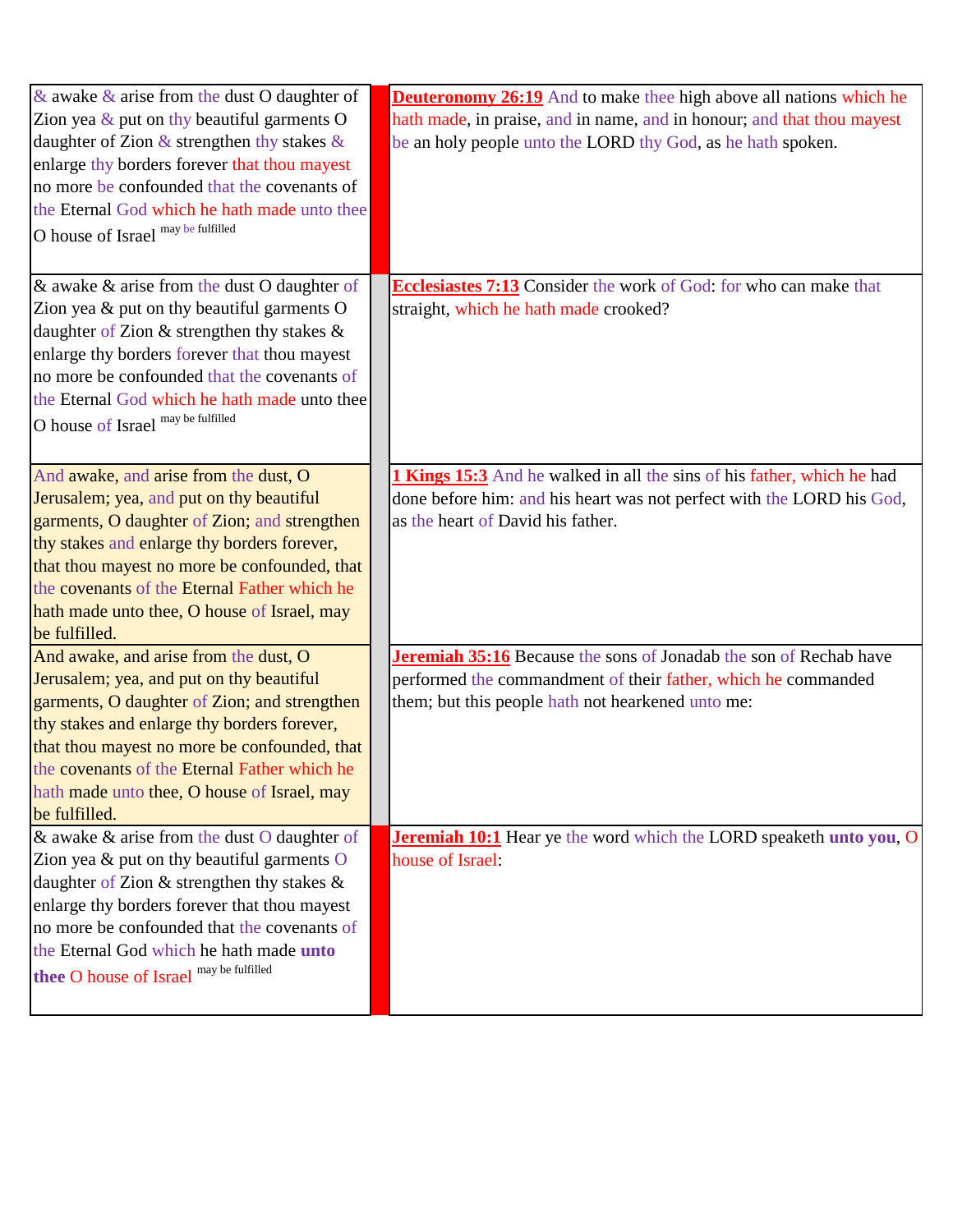| & awake $\&$ arise from the dust O daughter of<br>Zion yea $\&$ put on thy beautiful garments O<br>daughter of Zion $\&$ strengthen thy stakes $\&$<br>enlarge thy borders forever that thou mayest<br>no more be confounded that the covenants of<br>the Eternal God which he hath made unto<br>thee O house of Israel may be fulfilled | <b>Isaiah 31:7</b> For in that day every man shall cast away his idols of silver,<br>and his idols of gold, which your own hands have made unto you for a<br>sin.                                                          |
|------------------------------------------------------------------------------------------------------------------------------------------------------------------------------------------------------------------------------------------------------------------------------------------------------------------------------------------|----------------------------------------------------------------------------------------------------------------------------------------------------------------------------------------------------------------------------|
| & awake $\&$ arise from the dust O daughter of<br>Zion yea $\&$ put on thy beautiful garments O<br>daughter of Zion $\&$ strengthen thy stakes $\&$<br>enlarge thy borders forever that thou mayest<br>no more be confounded that the covenants of<br>the Eternal God which he hath made unto thee<br>O house of Israel may be fulfilled | <b>Ezekiel 14:11</b> That the house of Israel may go no more astray from me,<br>neither be polluted any more with all their transgressions; but that they<br>may be my people, and I may be their God, saith the Lord GOD. |
| & awake $\&$ arise from the dust O daughter of<br>Zion yea $&$ put on thy beautiful garments O<br>daughter of Zion $&$ strengthen thy stakes $&$<br>enlarge thy borders forever that thou mayest<br>no more be confounded that the covenants of<br>the Eternal God which he hath made unto thee<br>O house of Israel may be fulfilled    | <b>Numbers 27:20</b> And thou shalt put some of thine honour upon him, that<br>all the congregation of the children of Israel may be obedient.                                                                             |
| & awake $\&$ arise from the dust O daughter of<br>Zion yea $\&$ put on thy beautiful garments O<br>daughter of Zion $\&$ strengthen thy stakes $\&$<br>enlarge thy borders forever that thou mayest<br>no more be confounded that the covenants of<br>the Eternal God which he hath made unto thee<br>O house of Israel may be fulfilled | Psalm 83:4 They have said, Come, and let us cut them off from being a<br>nation; that the name of Israel may be no more in remembrance.                                                                                    |
| & awake $\&$ arise from the dust O daughter of<br>Zion yea $\&$ put on thy beautiful garments O<br>daughter of Zion & strengthen thy stakes &<br>enlarge thy borders forever that thou mayest<br>no more be confounded that the covenants of<br>the Eternal God which he hath made unto thee<br>O house of Israel may be fulfilled       | <b>Luke 21:22</b> For these be the days of vengeance, that all things which are<br>written may be fulfilled.                                                                                                               |